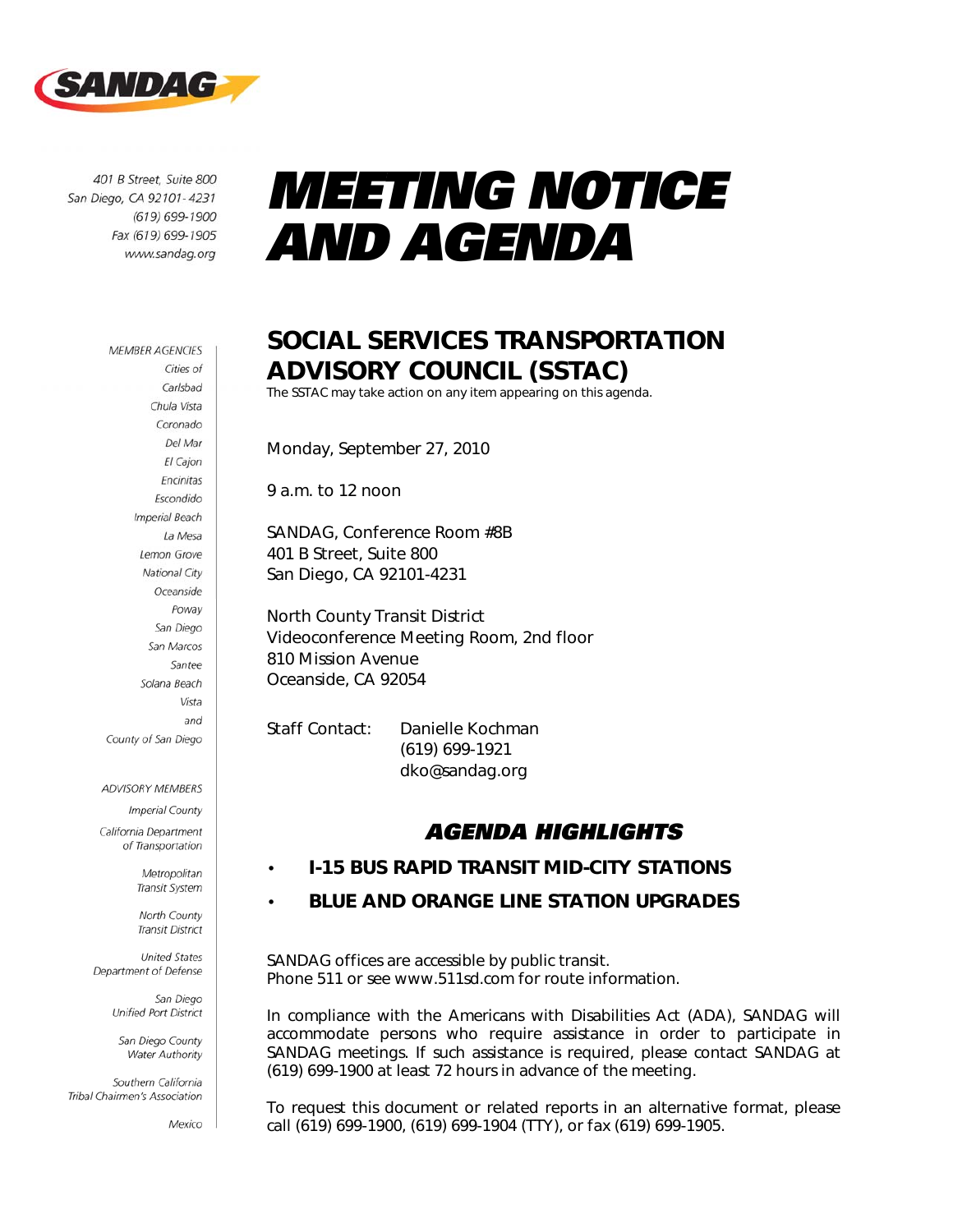## SOCIAL SERVICES TRANSPORTATION ADVISORY COUNCIL (SSTAC)

Monday, September 27, 2010

| ITEM # |                                                                                                                                                                                                                                                                                                                                                                                                                                        | <b>RECOMMENDATION</b>            |
|--------|----------------------------------------------------------------------------------------------------------------------------------------------------------------------------------------------------------------------------------------------------------------------------------------------------------------------------------------------------------------------------------------------------------------------------------------|----------------------------------|
| 1.     | <b>INTRODUCTIONS</b>                                                                                                                                                                                                                                                                                                                                                                                                                   |                                  |
| $+2.$  | APPROVAL OF THE JULY 20, 2010, MEETING SUMMARY                                                                                                                                                                                                                                                                                                                                                                                         | <b>APPROVE</b>                   |
|        | The committee is asked to review and approve the July 20, 2010,<br>meeting minutes.                                                                                                                                                                                                                                                                                                                                                    |                                  |
| 3.     | PUBLIC COMMENT                                                                                                                                                                                                                                                                                                                                                                                                                         | <b>COMMENT</b>                   |
|        | Members of the public shall have the opportunity to address the<br>Committee on any issue within the jurisdiction of the Committee.<br>Speakers are limited to three minutes each.                                                                                                                                                                                                                                                     |                                  |
| 4.     | INTERSTATE 15 (I-15) BUS RAPID TRANSIT, MID-CITY<br>STATIONS/LANES ENVIRONMENTAL DOCUMENT                                                                                                                                                                                                                                                                                                                                              | <b>REVIEW/ COMMENT</b>           |
|        | The environmental document will be released to the public in late<br>November. There are four alternatives under consideration<br>ranging from \$20+ million to \$60+ million in capital costs and<br>from options based on a median bus lane and stations to ones<br>based on shoulder operations with shoulder or ramp stations. The<br>Committee will continue the discussion on the accessibility<br>features of the alternatives. | Estimated Start Time: 9:10 a.m.  |
| 5.     | <b>COORDINATED PLAN UPDATE</b>                                                                                                                                                                                                                                                                                                                                                                                                         | <b>INFORMATION</b>               |
|        | Staff will present an update on the Coordinated Plan, which was<br>released for public comment by the Transportation Committee on<br>September 17, 2010. The Coordinated Plan is available on the<br>SANDAG Web site at http://www.sandag.org/CoordinatedPlan.                                                                                                                                                                         | Estimated Start Time: 9:55 a.m.  |
| 6.     | <b>OPEN PUBLIC HEARING</b>                                                                                                                                                                                                                                                                                                                                                                                                             | <b>COMMENT</b>                   |
|        | As required by the Public Utilities Code, the Committee will solicit<br>comments from the public regarding transportation needs in<br>San Diego County and comments on the draft FY 2010 - FY 2014<br>Coordinated Plan.                                                                                                                                                                                                                | Estimated Start Time: 10:00 a.m. |
| 7.     | <b>CLOSE PUBLIC HEARING</b>                                                                                                                                                                                                                                                                                                                                                                                                            | <b>DISCUSSION</b>                |
|        | The Committee will discuss comments received during the public<br>hearing and any potential follow-up items.                                                                                                                                                                                                                                                                                                                           | Estimated Start Time: 10:15 a.m. |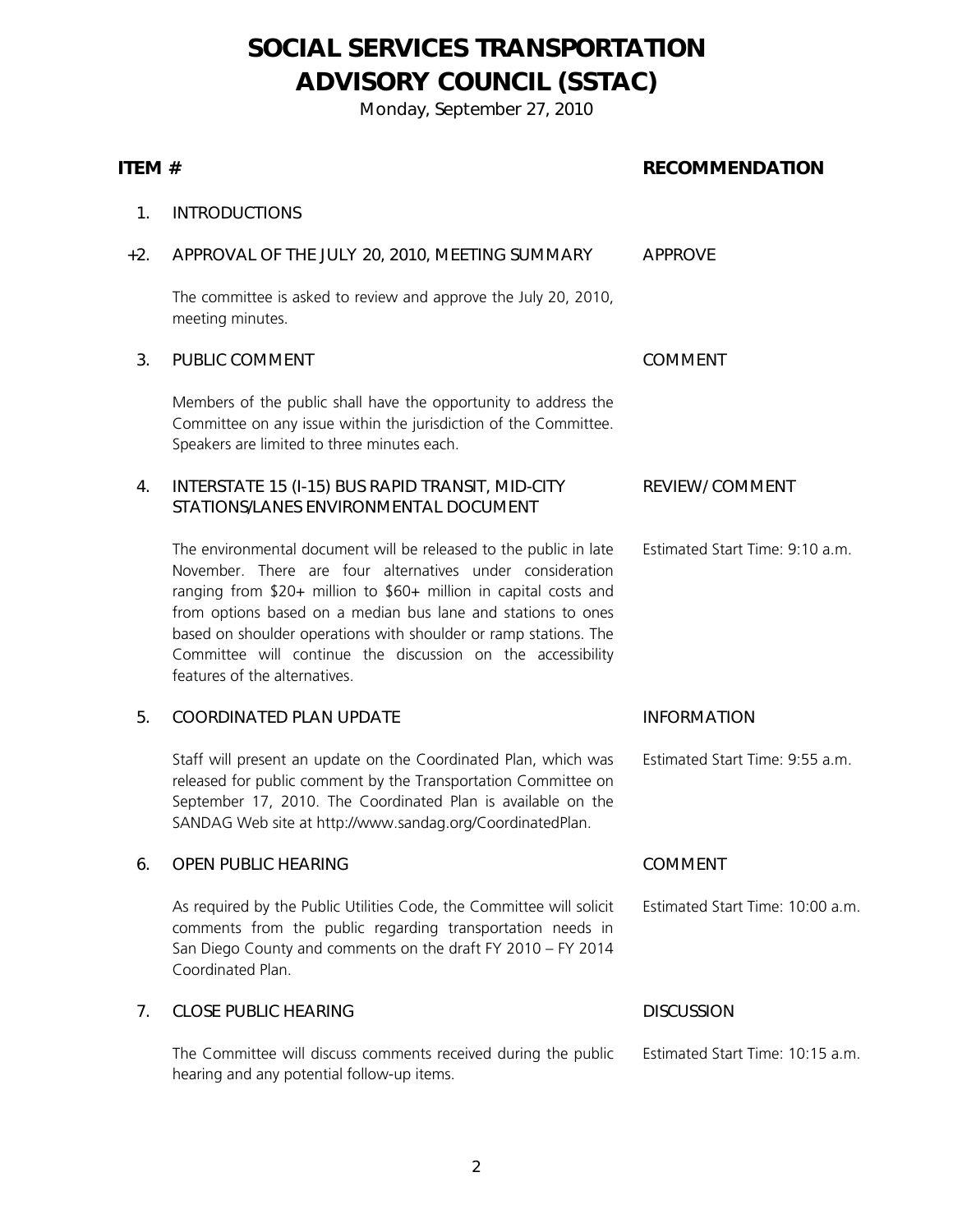| 8.    | <b>BLUE LINE STATION UPGRADES</b>                                                                                                                                                                                         | REVIEW/COMMENT                   |
|-------|---------------------------------------------------------------------------------------------------------------------------------------------------------------------------------------------------------------------------|----------------------------------|
|       | Staff will present proposed changes to selected stations on the<br>blue line. The Committee will be asked to comment on<br>accessibility issues regarding new platforms and paths.                                        | Estimated Start Time: 10:20 a.m. |
| 9.    | ORANGE LINE STATION UPGRADES                                                                                                                                                                                              | REVIEW/COMMENT                   |
|       | Staff will present proposed changes to selected stations on the<br>orange line. The Committee will be asked to comment on<br>accessibility issues regarding new platforms and paths.                                      | Estimated Start Time: 10:50 a.m. |
| 10.   | JOB ACCESS AND REVERSE COMMUTE (JARC)/<br>NEW FREEDOM/SENIOR MINI-GRANT UPDATE                                                                                                                                            | <b>INFORMATION</b>               |
|       | Staff will present a verbal report on the current call for projects for<br>the JARC, New Freedom, and Senior Mini-Grant items.                                                                                            | Estimated Start Time: 11:20 a.m. |
| $+11$ | 2010 SSTAC MEETING CALENDAR                                                                                                                                                                                               | <b>APPROVE</b>                   |
|       | The Committee will review and approve upcoming meeting dates<br>for the 2011 calendar year.                                                                                                                               | Estimated Start Time: 11:25 a.m. |
|       | <b>MEDICAL BROKERAGE</b>                                                                                                                                                                                                  | <b>DISCUSSION</b>                |
| 12.   |                                                                                                                                                                                                                           |                                  |
|       | The Committee will discuss a recommendation by Caltrans that<br>the Department of Health Care Services establish a two-year pilot<br>medical<br>brokerage<br>project<br>improve<br>non-emergency<br>to<br>transportation. | Estimated Start Time: 11:30 a.m. |
| 13.   | CHAIRPERSON'S REPORT AND COMMITTEE MEMBER<br><b>COMMENTS</b>                                                                                                                                                              | <b>INFORMATION</b>               |
|       | The Chairperson and Committee members will report on issues of<br>interest to the Committee.                                                                                                                              | Estimated Start Time: 11:45 a.m. |
| 14.   | <b>STAFF REPORT</b>                                                                                                                                                                                                       | <b>INFORMATION</b>               |
|       | Staff will report on items of interest to the Committee.                                                                                                                                                                  | Estimated Start Time: 11:55 a.m. |
| 15.   | <b>ADJOURNMENT</b>                                                                                                                                                                                                        | <b>ADJOURN</b>                   |

### + next to an item indicates an attachment

### ITEM # RECOMMENDATION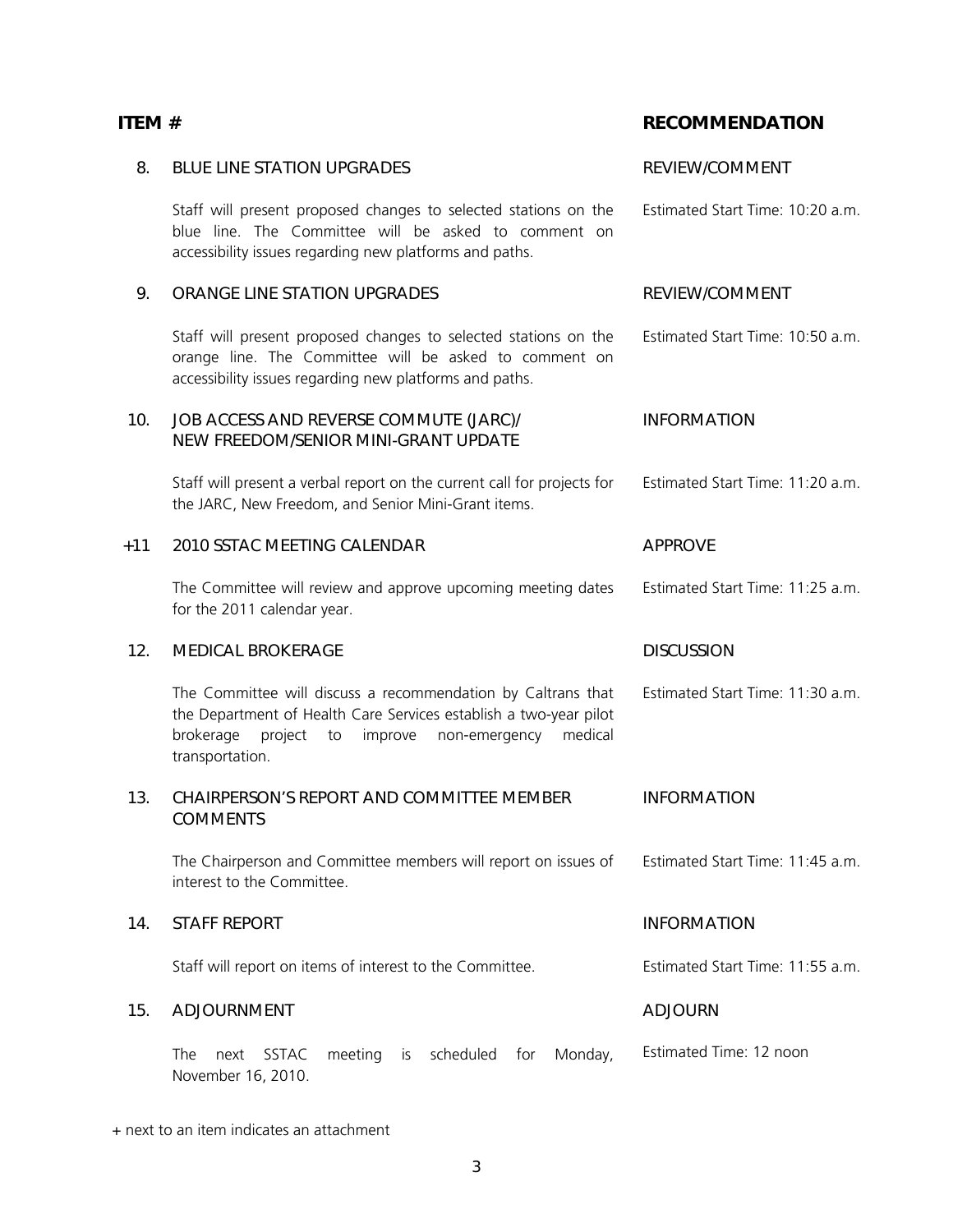### San Diego Association of Governments

### SOCIAL SERVICES TRANSPORTATION ADVISORY COUNCIL (SSTAC)

September 27, 2010



#### Action Requested: APPROVE

APPROVAL OF THE JULY 19, 2010, MEETING SUMMARY File Number 3001100

#### July 19, 2010 Attendance:

| <b>NAMES</b>               | <b>AGENCY</b>                        |
|----------------------------|--------------------------------------|
| <b>Sharlene Ornelas</b>    | Citizen Member                       |
| Clive Richard (Vice Chair) | Citizen Member                       |
| Floyd Willis (Chair)       | Aging & Independence Services        |
| <b>Alane Haynes</b>        | North County Transit District (NCTD) |
| Mac McGee                  | All Congregations Together           |
| Pete D'Ablaing             | SANDAG                               |
| <b>Scott Transue</b>       | <b>NCTD</b>                          |
| Daniel McCaslin            | Metropolitan Transit System (MTS)    |
| Dan Levy                   | SANDAG                               |
| <b>Dillon Miner</b>        | SANDAG                               |
| Hong Tran                  | <b>Citizen Alternative</b>           |
| Anne Steinberger           | SANDAG                               |
| Deborah Holmes             | <b>ACT</b>                           |
| <b>Barrow Emerson</b>      | SANDAG                               |
| <b>Erick Asero</b>         | Citizen Alternative                  |
| <b>Judy Stern</b>          | Citizen Alternative                  |
| April De Jesus             | SANDAG                               |
| Tamara Airhart             | Citizen Alternative                  |
| <b>Brian Lane</b>          | SANDAG                               |
| Dennis Wahl                | <b>IBI Group</b>                     |
| Fu Sung                    | CH2M Hill                            |
| <b>Janice Collins</b>      | SANDAG                               |
| Devin Braun                | <b>MTS</b>                           |
| LaVonna Connelly           | Public                               |
| David Jackson              | Citizen Member                       |
| Anthony Ferguson           | San Diego Regional Center            |
| Beth Butler-Arreola        | <b>Deaf Community Services</b>       |
| Clytie Koehler             | <b>Citizen Alternative</b>           |
| <b>Brenda Bothel</b>       | Jewish Family Services               |
| <b>Bill Olszanicky</b>     | <b>NCTD</b>                          |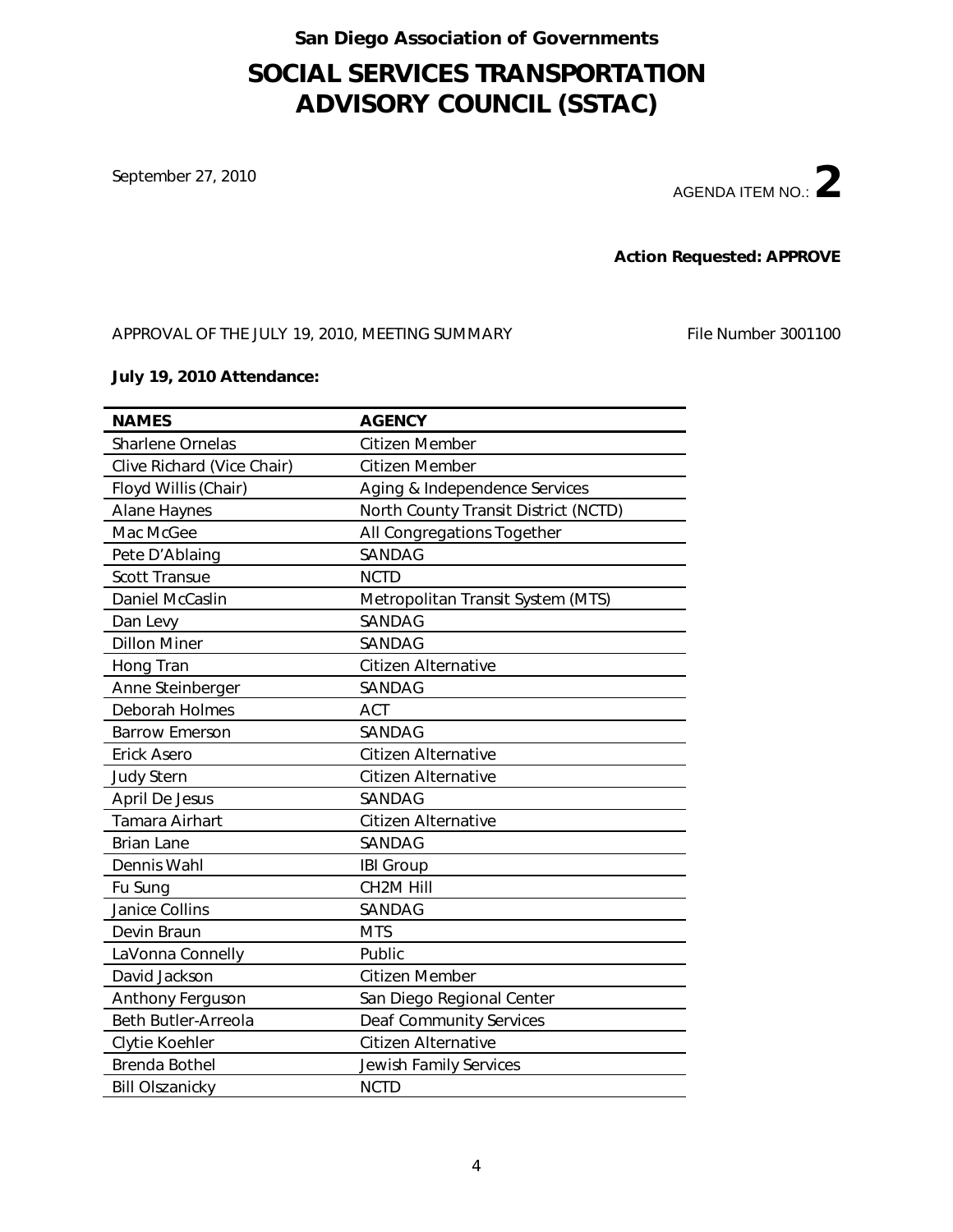#### 1. INTRODUCTIONS

Floyd Willis (SSTAC Chair) called the meeting to order and introductions were made.

#### 2. APPROVAL OF THE MEETING SUMMARY OF MAY 17, 2010

Clive Richard (Vice Chair) noted the incorrect spelling of his last name in the minutes and asked to have the "s" stricken. He then motioned to adopt the minutes as written.

Sharlene Ornelas (Citizen Member) seconded the motion and minutes were approved unanimously by a roll-call vote of the council.

#### 3. PUBLIC COMMENT

No public comment.

#### 4. CHAIRPERSON'S REPORT AND COMMITTEE MEMBER COMMENTS

David Jackson (Committee Member) stated that the online trolley schedule misreported the final stop time at San Diego State University. Chair Willis recommended that Mr. Jackson's comment be forwarded to MTS. Devin Braun (MTS) responded that comments and questions about schedules should be made to (619) 238-0100 or 511.

Vice Chair Richard stated that when public officials ride transit, typically the system is "spruced up" for the occasion. He stated that if public officials were to ride the system in its typical condition, they would invest more into supporting San Diego's public transit system.

Ms. Ornelas discussed a recent event where MTS tested the accessibility of new trolley cars using a mock-up. Ms. Ornelas pointed out a few design issues: (1) the door is wider than the ramp and poses a risk for wheels falling in the gap when exiting the car, and (2) the ramp is too steep and has exposed joints where wheels can get caught. This resulted in a discussion about SSTAC's role in MTS procurements and it was confirmed that SSTAC should provide input into MTS capital purchases.

Chair Willis inquired on the status of the Regional Transportation Plan's (RTP) Environmental Impact Report. Staff responded that this would be discussed during Agenda Item 9, which deals with the RTP. Chair Willis also asked for an update about the City of La Mesa's transportation and mobility expo. Brenda Bothel (Jewish Family Services) stated that 40 vendors and 125 other individuals attended the successful expo. Ms. Bothel also displayed a new joint marketing flier that was created by the Volunteer Driver Coalition.

#### 5. STAFF REPORT

Danielle Kochman (SANDAG) mentioned that the room was refurnished, however, SSTAC meetings will continue to be held in the same room to facilitate videoconferencing. If any issues arise with the new furniture, the meeting location may change.

Ms. Ornelas asked that the table be extended to provide seating space at the table for all members.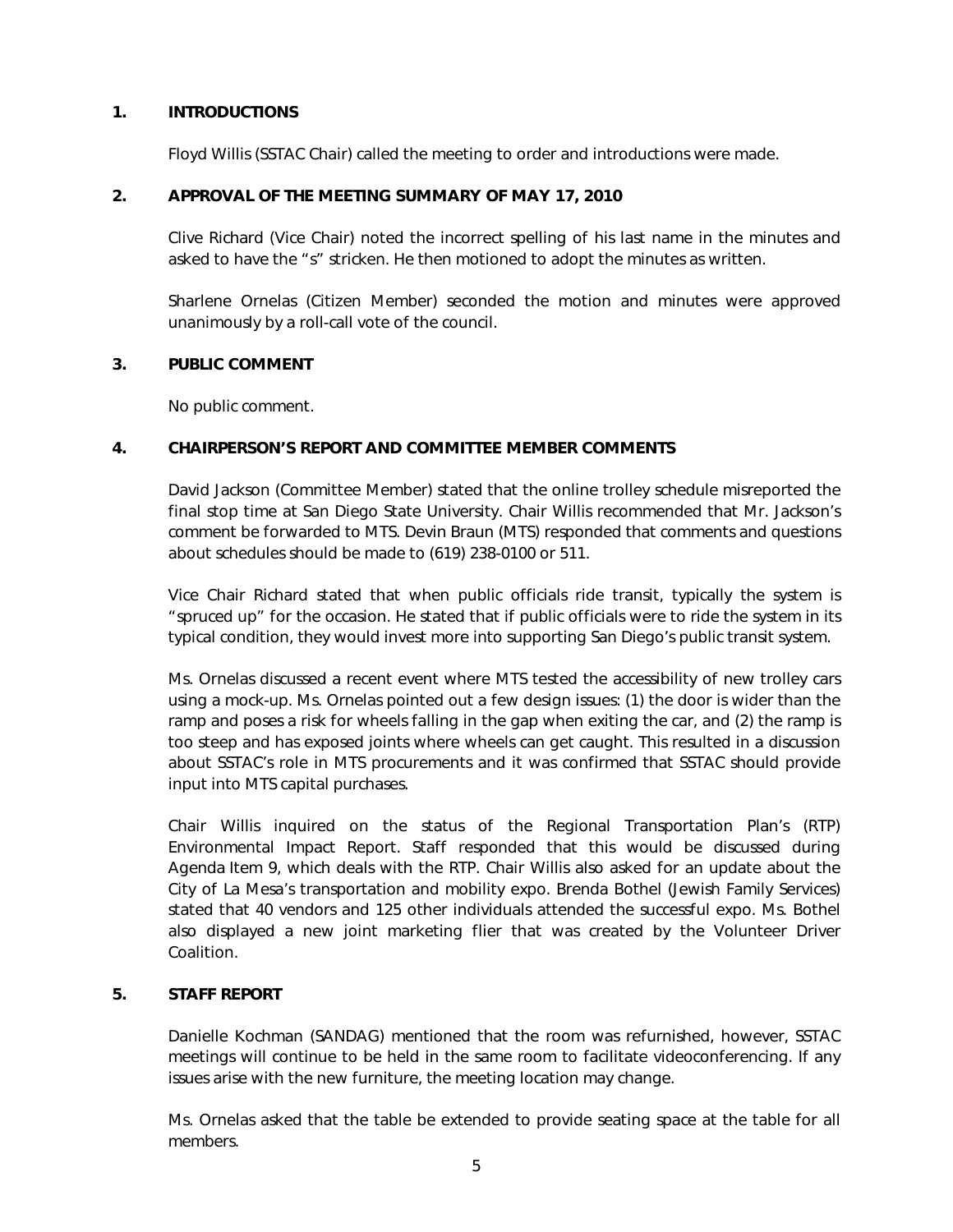#### 6. SSTAC CHARTER REVISION AND MEMBERSHIP ROSTER

Chair Willis stated that a charter amendment was adopted by the Transportation Committee at the July 16, meeting. The charter amendments establishes the protocol for declaring vacancies and filling them. Details are included in Agenda Item 4 from the July 16, 2010, Transportation Committee.

Following the protocol for the amended charter, Chair Willis declared Janai Quintana's seat as vacant. He then appointed Ms. Bothel to fill Ms. Quintana's seat, and then Alane Haynes (NCTD) to replace Ms. Bothel's empty seat for this meeting.

Ms. Kochman reviewed how the amendment that was ultimately adopted differed from the original proposed changes that were previously reviewed by SSTAC in April 2010. The Citizen Member category had been split into two categories: special interest positions and at-large citizen members. This was done to more closely align the membership structure with the Public Utilities Code.

#### 7. COORDINATED PLAN ADHOC GROUP

Ms. Kochman reviewed the purpose of the Coordinated Plan. She asked to have members volunteer to form an ad hoc group for the draft of the Coordinated Plan. Chair Willis added that the Coordinated Plan is required by Safe, Accountable, Flexible, Efficient Transportation Equity Act: A Legacy for Users (SAFETEA-LU) and plays a role in coordinating all transit in the county.

Mr. Haynes, Ms. Ornelas, Mac McGee (All Congregations Together), Hong Tran (Citizen Alternative), and Chair Willis volunteered to serve on the ad hoc group.

#### *8.* FEDERAL SECTION 5310 PROGRAM AWARDS

Ms. Kochman informed the committee that SANDAG was awarded \$962,000 of the 13.1 million apportioned to the State of California through 5310. Sixteen of the 18 projects submitted were approved for funding (see Agenda Item 8 attachment).

LaVonna Connely (Public) asked if the grants are only for agencies serving seniors and persons with disabilities. Ms. Kochman confirmed that these were the eligible applicants. Mr. McGee inquired as to which projects were not funded. Ms. Kochman replied that CityLink foundation had applied for maintenance equipment to create a coordinated maintenance facility to serve other social service agencies. Additionally the City of Vista was not awarded a replacement vehicle that was applied for. SANDAG will work with unsuccessful applicants to reapply for funding in the next cycle.

#### 9. SEEKING PUBLIC INPUT ON PRIORITIES FOR THE 2050 REGIONAL TRANSPORTATION PLAN (RTP)

Anne Steinberger (SANDAG) stated that SANDAG hired True North as the consultant for the RTP's phone survey. The survey also is distributed online and available in both English and Spanish.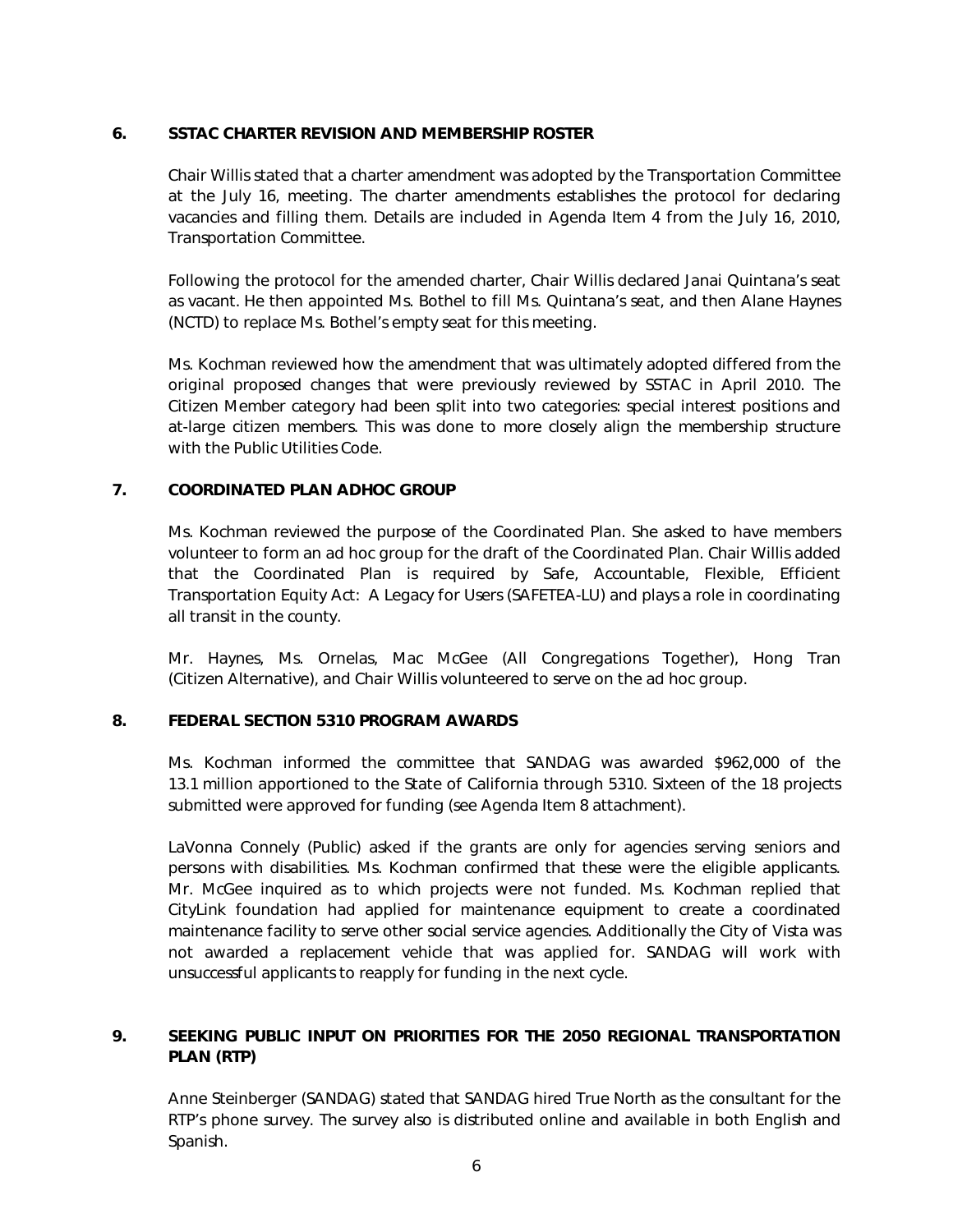Ms. Ornelas asked about the phone survey sampling technique. Ms. Steinberger replied that the samples are statistically representative and will be organized by geographic sections of the region. Vice Chair Richard suggested that self-selected responses be separated from random responses.

Ms. Tran asked if the survey can be translated to Arabic. Ms. Steinberger replied that if Ms. Tran had it translated into Arabis, SANDAG would distribute it in that format.

#### 10. INTERSTATE 15 (I-15) BUS RAPID TRANSIT, MID-CITY STATIONS/LANES ENVIRONMENTAL DOCUMENT

Barrow Emerson (SANDAG) gave an overview of the I-15 BRT project. He explained that these projects deal with the station design for the I-15 BRT project at the El Cajon Boulevard and University Avenue stations. There are currently four alternatives, which will be open to public comment in November and December.

Mr. Emerson asked for feedback on the details of the stations related to safety, access, and security. Chair Willis suggested creating a separate meeting or to allot this item an hour for review during the September meeting. Mr. Emerson asked to receive comments on the larger features during this meeting.

Dennis Wahl, IBI Group, gave a presentation, including a video simulation of the station alternatives: (1) counter-flow bus lanes with the station in the center of the freeway, (2) with-flow lanes with two separate side platforms in the center of the freeway, (3) shoulder lanes with stations located on the shoulder of the freeway, and (4) station located along the off-ramps above the freeway.

Ms. Ornelas asked why alternative 3 is being considered. Mr. Emerson replied that the third alternative allows for better flow (faster loading times) than alternative 4 since it eliminates the buses use of signal protected intersections.

Vice Chair Richard stated that alternative 1 appears overly expensive and requested that only the options that are both logical and financially attainable be considered. Mr. Emerson replied that the four options come from an initial list of 26 options and that each of the four has unique features associated with different levels of service and costs. He added that while option 4 is the least expensive, it provides the least service while option 1 provides the best service, but has the highest cost.

Ms. Ornelas added that appropriate clearance is needed for walkways in the stations.

Tamara Airhart (Citizen Alternative) stated that visually impaired citizens cannot use stairs when the elevators are not working. Clytie Koehler (Citizen Alternative) asked what would happen in the event of a power outage.

Mr. Emerson responded that buses would re-route to drop off riders with disabilities at street level stations in the event of a power outage.

Judy Stern (Citizen Alternative) asked how large the elevators are. Fu Sung (CH2M Hill) responded that elevators are 9.5 x 11 feet.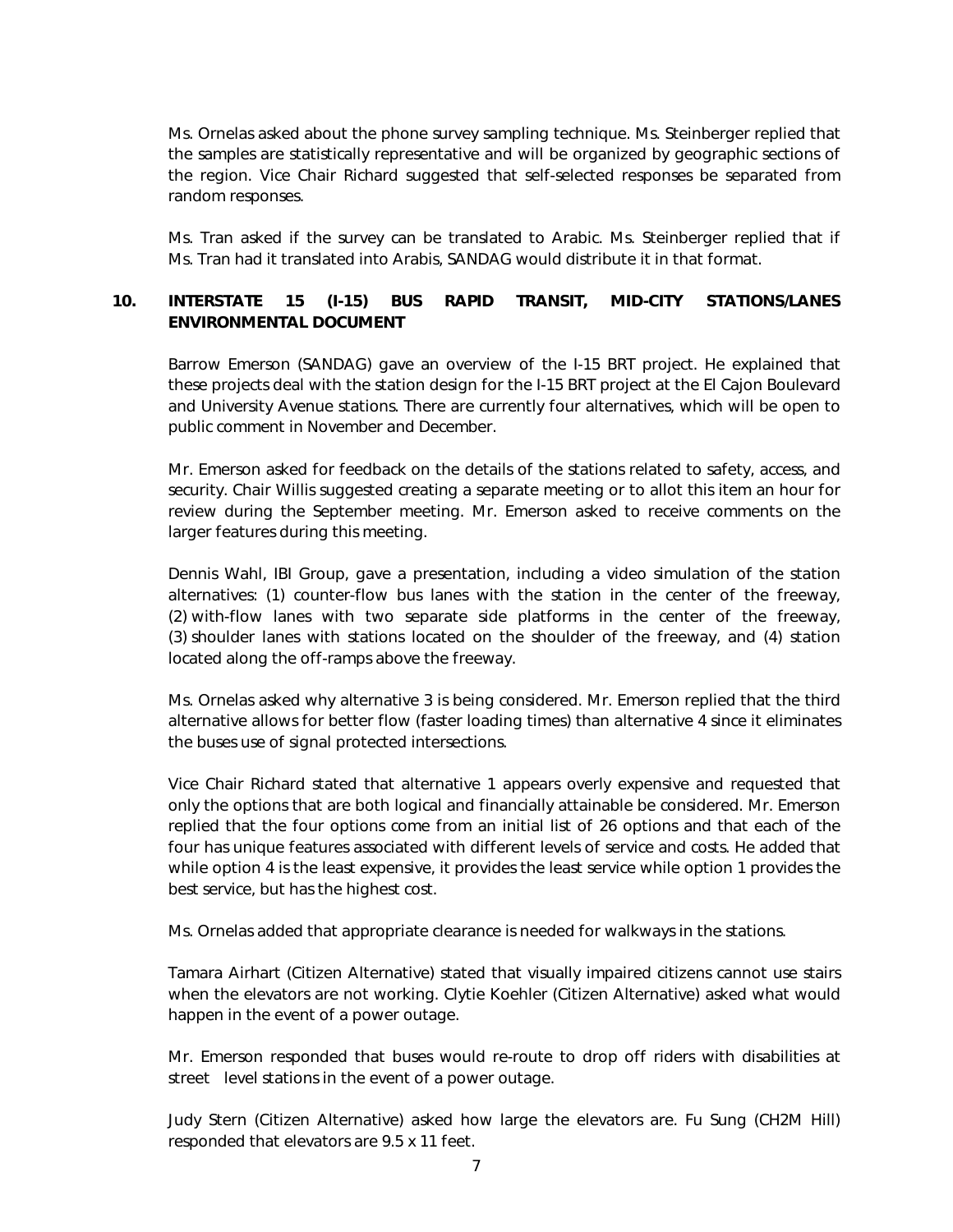Ms. Stern asked whether the catwalks are covered. Mr. Emerson stated that they are not currently planned to have covers, but that he will consider including coverings.

Mr. Emerson stated that only options 3 and 4 can be built if an Adams Avenue stop is added. He also mentioned that "periglass" will be used for sound reductions and that security personnel will always be onsite.

Ms. Ornelas suggested creating a subcommittee to further review the stations.

Ms. Connely asked whether both the El Cajon and University stations must utilize the same alternative. Mr. Emerson confirmed that they must be the same.

#### 11. OTIS AND GOOGLE TRANSIT

Mr. Braun gave a PowerPoint highlighting the differences between OTIS and Google trip planning.

Chair Willis inquired about the level of quality control of Google's information.

Mr. Braun replied that MTS gives Google all the route information, however sometimes there is a delay between when Google receives the information and when they update there trip planning tool. OTIS, on the other hand, has immediate posting of changes.

Mr. Braun presented a number of tips to improve use of the trip planning tools. For OTIS, do not include city or zip code, but instead only type in the street address. For Google, the user should enter the city or zip code.

Ms. Connely stated that Google and OTIS are good tools, and can be more effective in some cases than using the information line.

Mr. Richard stated that the printed trolley schedule cards are useful and suggested that bus schedules be created for use on smart phones. Mr. Braun replied that they are developing text-based services before smart phone applications.

Ms. Tran noted the difference in delays between OTIS' and Google's updates. She also cited difficulty in adjusting Google maps to set specific route choices.

#### 12. PUBLIC HEARING DATE

Ms. Kochman stated that the hearing process will be the same as last year. Chair Willis motioned to hold the hearing at the September SSTAC. Ms. Ornelas seconded and the motion was approved unanimously by a roll-call vote of the council.

#### 13. ELECTIONS

Ms. Haynes made a motion to appoint Chair Willis as continuing Chair of SSTAC.

The motion was approved unanimously by a roll-call vote of the council.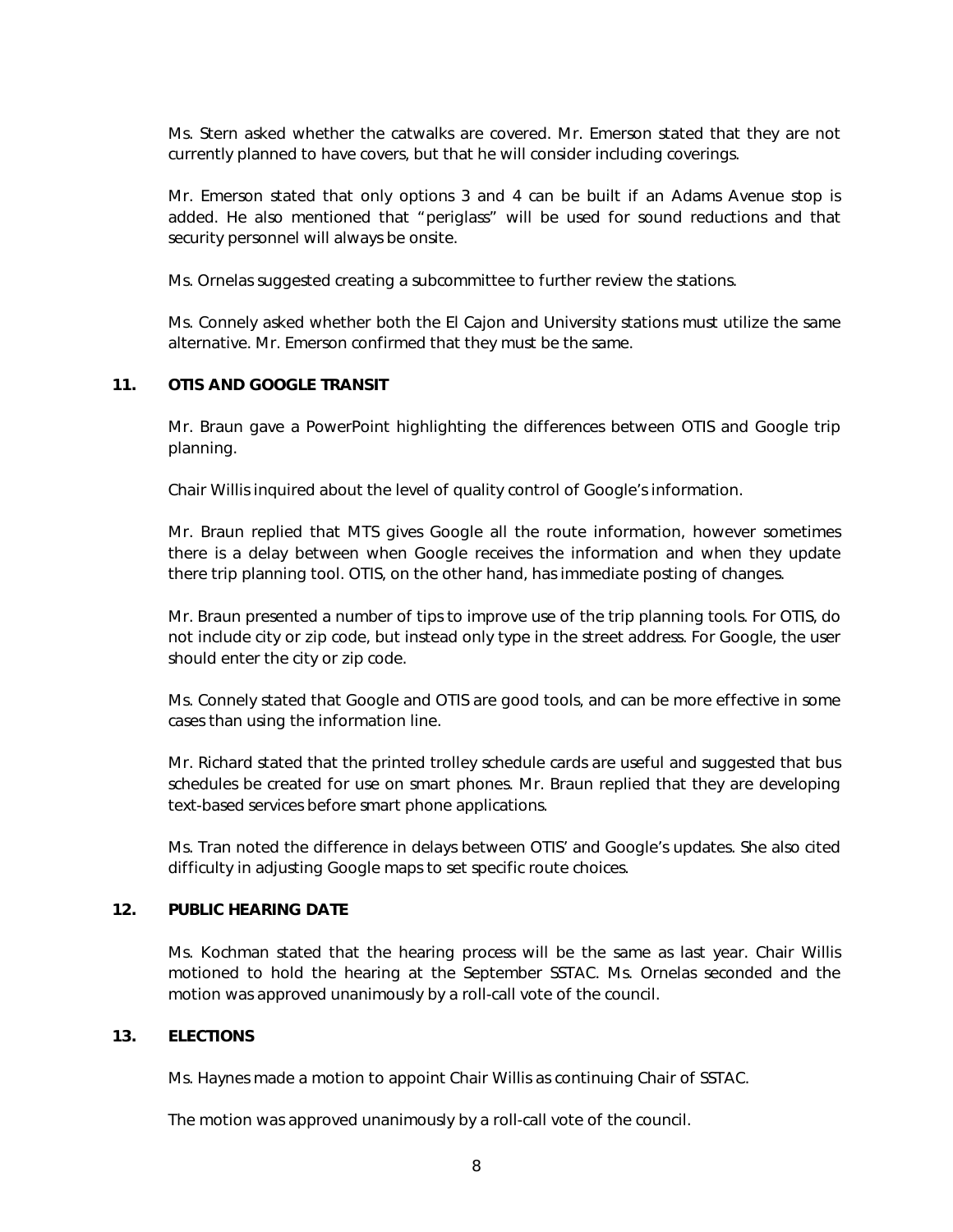Arun Prem (FACT) made a motion to elect Mr. Haynes as the Vice Chair.

The motion was approved unanimously by a roll-call vote of the council.

#### 14. TRANSIT OPERATORS UPDATE

Scott Transue (NCTD paratransit) stated that they have purchased eight paratransit buses.

Bill Olszanicky (NCTD fixed-route) stated that BREEZE is now fully outsourced and that some routes will change the week of August 22. A Cal State San Marcos shuttle will be provided by NCTD. The mobility study will continue and is anticipated to be released for public comment by the Board in January, with a public hearing in February. The NCTD budget was passed in June that was about 8 percent lower than last fiscal year. Chair Willis asked if any routes are being cut. Mr. Olszanicky responded that service changes will depend on the mobility study findings.

Daniel McCaslin (MTS paratransit) stated that a new 9-year contract with First Transit was recently executed. Two additional paratransit vehicles are being procured.

Brent Boyd, MTS fixed-route, stated that MTS received about \$15 million from the state and will be returning service back to some routes that had service cuts. Service will be added back to routes 1, 4, 6, 7, 8, 9, 11, 30 and the SuperLoop.

#### 15. FULL ACCESS AND COORDINATED TRANSPORTATION (FACT) UPDATE

Mr. Prem stated that Mr. Haynes has joined the FACT Board at its July meeting. At the June 16, Council on Access and Mobility (CAM) meeting, the SANDAG grant opportunities were discussed. FACT has received proposals to provide the Senior Mini-Grant-funded service to Ramona and recommendations will be forwarded to the FACT Board for the August 11, meeting. The Specialized Transportation Referral and Information for the Disabled and Elderly (STRIDE) Web site hits have recently increased. The next CAM meeting will be held in Old Town. The summer FACT newsletter was sent out, including the list of vehicle recipients. Chair Willis requested that the listing of vehicle recipients be posted on the STRIDE Web site.

#### 16. ADJOURNMENT

The meeting adjourned at 12:23 p.m.